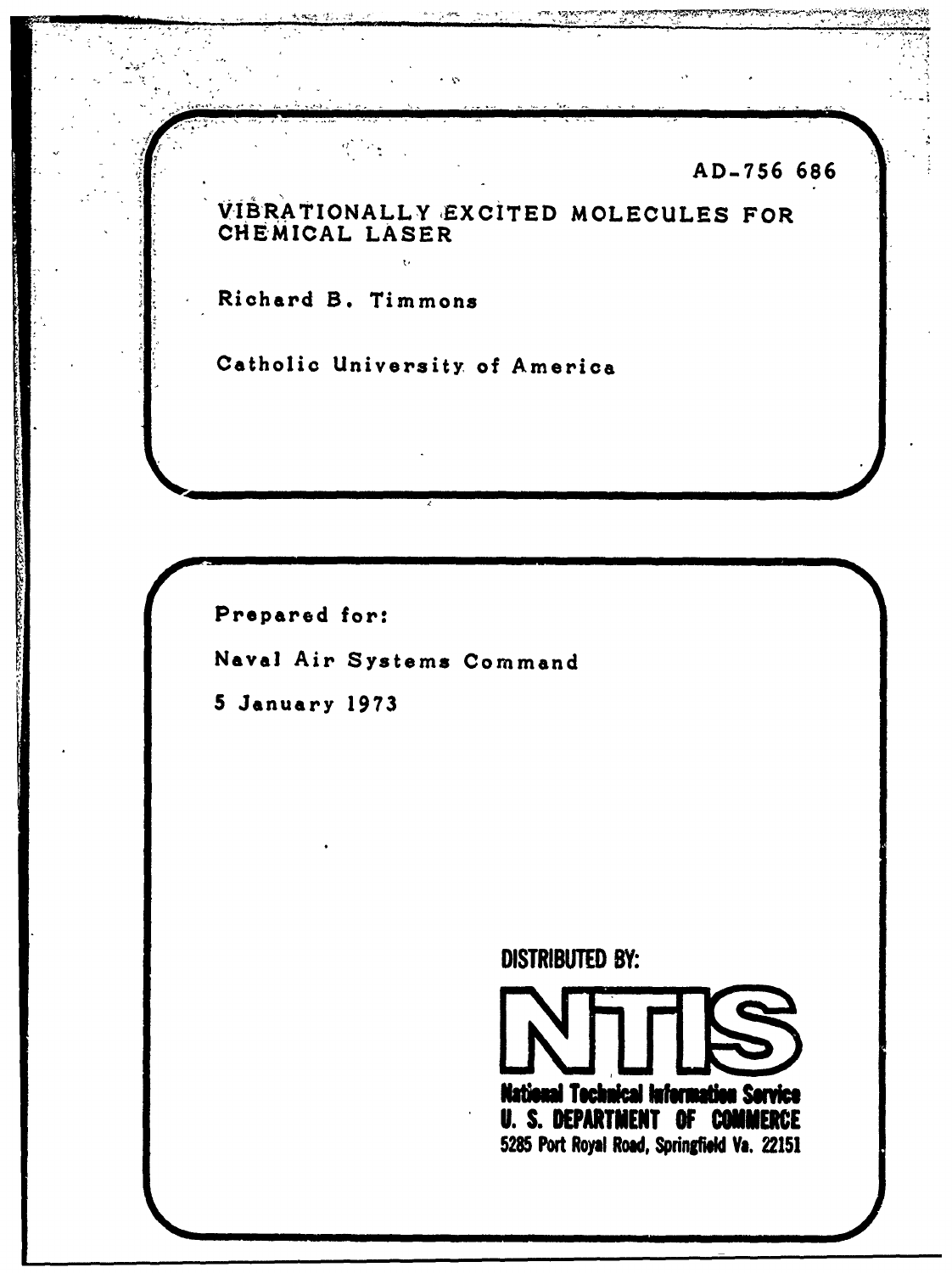H.<sup>3</sup> with

Final Technical Report on Contract N00019-72-C-0236

"Vibrationally Excited Molecules for Chemical Laser"

# by

Richard B. Timmons Department of Chemistry The Catholic University of America Washington, D.C. 20017



λ

ſ

For the period January 6, 1972 to January 5, 1973



APPROVED FOR PURLIC RELEASE; DISTRIBUTION UMBERITED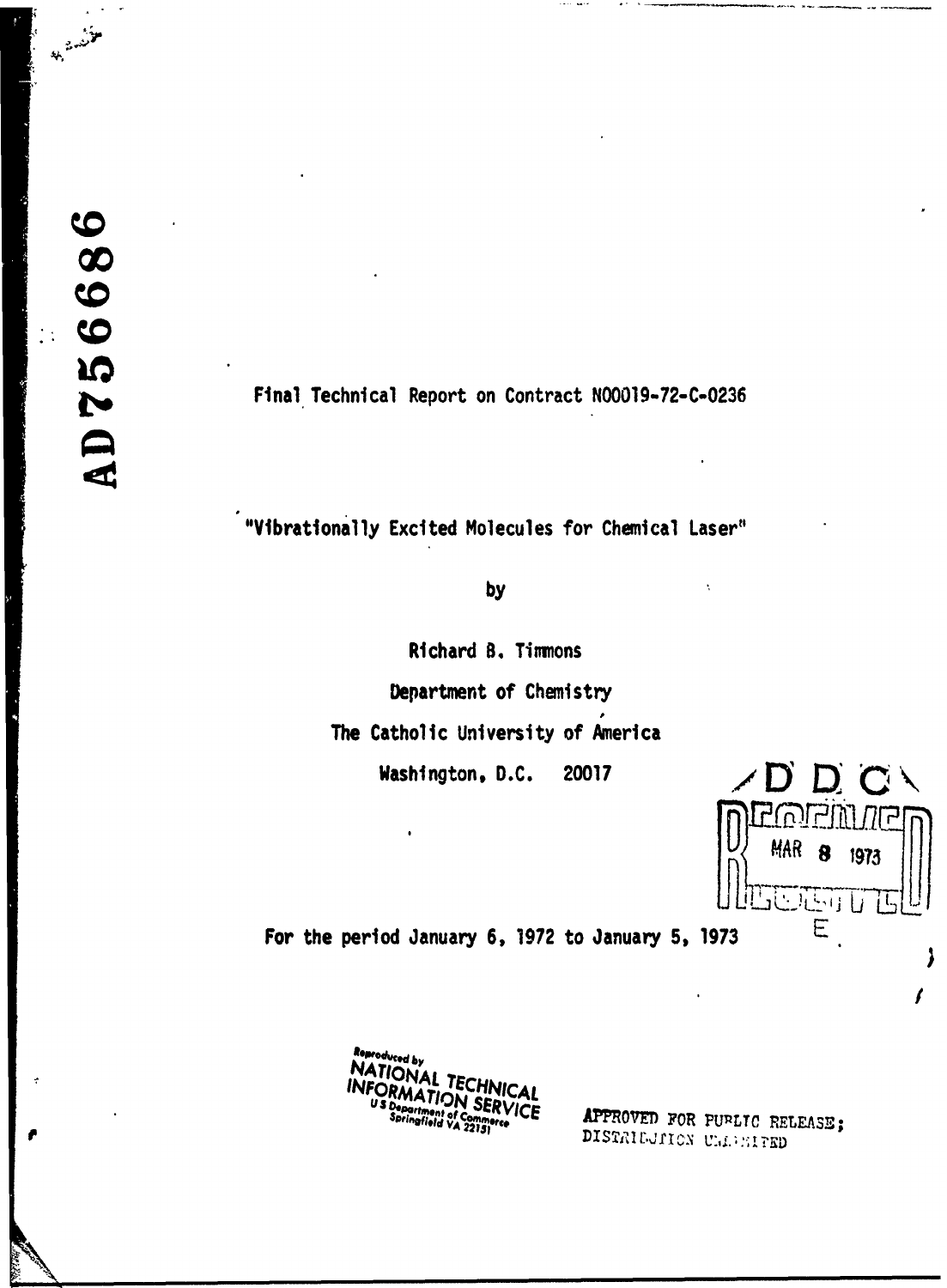"Vibrationally Excited Molecules for Chemical Laser Development"

<sup>j</sup>**-1-**

As detailed in our original proposal, our research efforts undertaken during the brief tenure of this contract have followed two separate avenues of investigation. In the first aspect of these studies, we proposed to study<sub>></sub>elementary, exothermic, atom-molecule reactions in the hopes of discovering basic features of chemical reaction systems which would help us to optimize the channeling of the heat of reaction into specific internal energy vibrational modes of the reaction products. The long-range goal of such studies would hopefully be the prediction of specific chemical reactions which might be promising candidates for chemical laser systems. In the second aspect of our work, we proposed to investigate the efficiency of vibrational energy transfer from excited diatomics in the V **a** 2 vibrational levels. The rationale behind these studies was the fact that eventual optimization of power output from chemical laser systems will require very precise knowledge of energy transfer mechanisms and efficiency, including energy transfer data from vibrational states above V **a 1.** The progress and results obtained in each of these studies are discussed below.

## **1.** Infrared Chemiluminescence Studies of Chemically Reacting Systems.

In order to determine the fraction of the heat of reaction which was converted to vibrational excitation of the product species, the technique known as infrared chemiluminescence was employed. In these studies, reactions are carried out in a low pressure fast flow reactor and the emission of vibrational fluorescence from vibrationally excited product molecules is monitored. From the distribution and intensity of this fluorescence one can then attempt to calculate the initial distribution of vibrationally excited product molecules produced in the reaction. Because of the exceedingly low signal levels involved in these studies, sensitive infrared detection systems are required. In our particular case, we employ the phase sensitive, lock-in-amplifier technique to increase the signal-to-noise level.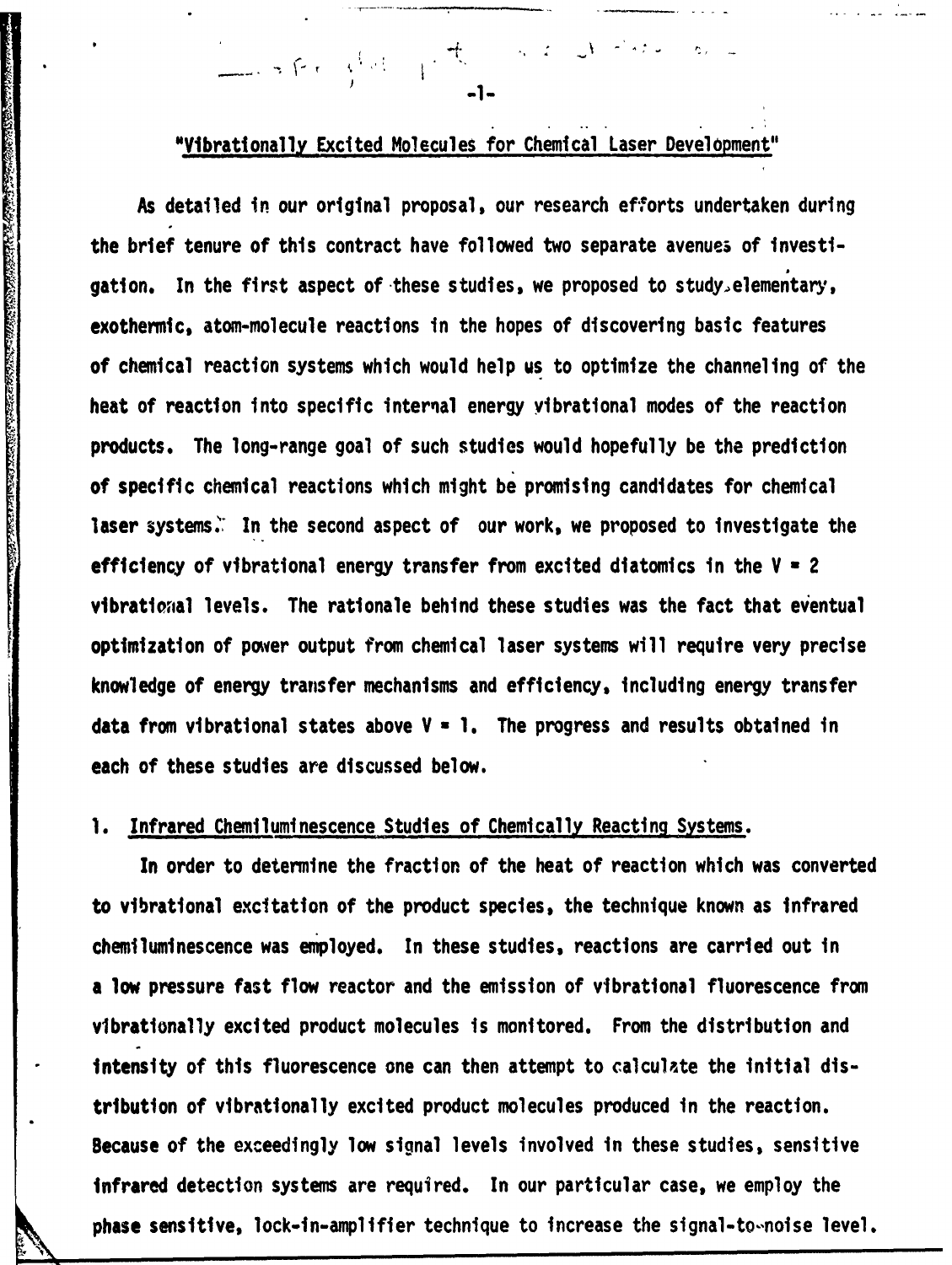Almost the entire portion of the one year of this contract was devoted to the construction and subsequent improvement of a high speed flow system and the development of the necessary electronic moritoring systems to analyze. the infrared emissions. **A** 4-inch quartz flow tube reactor equipped with three **1** 1/2 inch diameter infrared transmitting windows was constructed. The length of this **flow** tube is 2.5 feet and the windows are spaced **3** inches apart in the center of this tube. High speed pumping was achieved **by** using a 4-inch NRC oil diffusion pump backed **by a** mechanical Welch duo-seal pump of **10 cfm** capacity. **A** low impedance 4-inch cold trap was inserted between the flow tube and the diffusion pump in order to protect the pump oil from the corrosive compounds to be employed in some of our work. **A** gate valve was inserted between the trap and the diffusion pump to permit vacuum distillation of the condensate from the cold trap without subjecting the pump oil to exposure to these materials.

うちょうかん こうしんどう にんしゅう かんきん たいしょう しんしょう こうしょう きんきょう しゅうしょう こうしょう アウトラス きょうしょう きょうしょう アクセス きゅうきゅう こうしょう

The other end of the flow tube was connected to the two gas inlets, one being used for the atomic reactant and the other for the stable reactant. Atoms were produced **by** electrodless microwave discharge using a Raytheon **110** watt discharge unit. The flow rates of the various reactants were determined using calibrated flow meters and the pressure in the reactor was measured with a Granville-Phillips capacitance manometer.

The infrared fluorescence from the reaction cell is chopped mechanically at a frequency of 450 cycles per second. The emitted light is focused by a CaF<sub>2</sub> lens into a Perkin-Elmer monochromator and exits into a **Pb** S detector. **A** Princeton Applied Research Corp. lock-in-amplifier (PAR, Model 124) was employed to magnify this signal and the amplified signal was fed to a Mosely **1 mv** recorder.

Upon completion of this apparatus, the remainder of the contract year has been devoted to a systematic attempt to improve the detection capability so as to permit us to investigate reactions at as low a pressure as possible. This is an extremely important point if we are to minimize collisional relaxation and hence obtain

-2-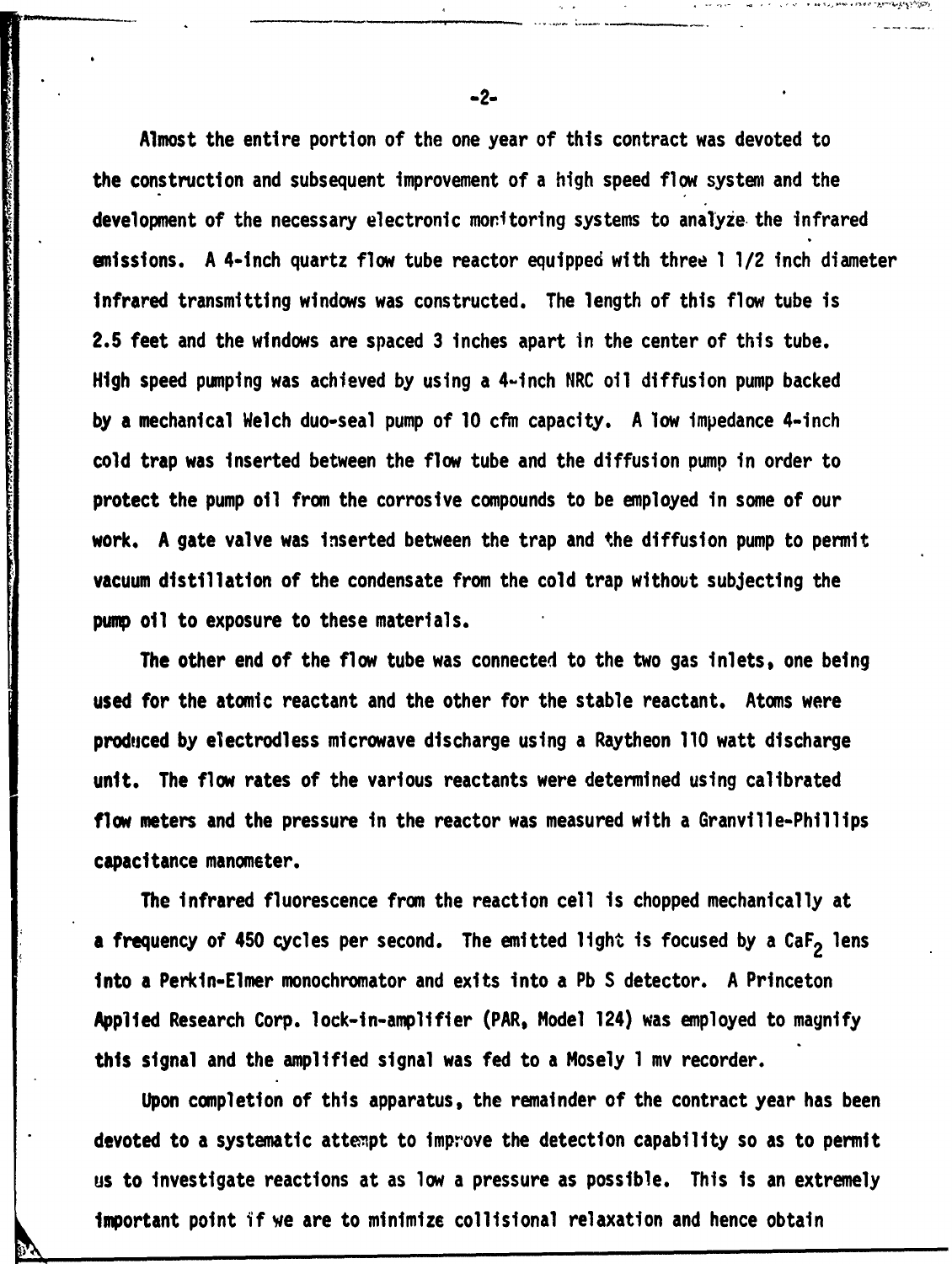initial "ibrational energy distributions. These studies involve investigation of the effect of flow velocity, chopping frequency, microwave power variations used to produce atoms and test of several monochromators as they effect the signal-tonoise ratio. Although the apparatus has now been refined and we are quite pleased and optimistic about reaching our initial research objectives, the contract year has expired and we regret our inability to have discovered any new reactions which might serve **as** potential chemical laser systems. However, we are hopeful of obtaining continuation outside funding so that we might continue these studies and thus capitalize on the research and effort devoted to the construction of our apparatus. thitial "thrational energy distributions. These studies involve investigation<br>the effect of Tow velocity, chopping frequency, microwave gomer variations use<br>to produce atoms and test of several monochromators as they effe

## 2. Vibrational Energy Transfer Studies from the V **=** 2 State of HBr.

This phase of the research was carried out in Dr. Hao-Lin Chen's laboratories. **The** research involves the study of laser excited vibrational fluorescence in which valuable data concerning energy transfer efficiency are obtained. Prior to the work reported here, this particular technique had been employed with good success to the study of energy transfer from the  $V = 1$  to  $V = 0$  state for various diatomic olecules. In the current study, the energy transfer processes and relaxation **rates have been** studied for the reaction:

 $2HBr(V = 1) \implies HBr(V = 2) + HBr(V = 0) + AE = 90 cm^{-1}$ .

In view of the anhannonicity of vibrational quantum states, the mechanism of relaxationand excitation of vlbratiov'l states above V **-1 Is** of considerable interest. The knowledge obtained from these studies is of direct importance in considering the kinetics of chemical lasers as well as the theory of unimolecular decompositions.

The exact techniques employed and the results obtained are described in the reprint of the journal article appended to this report. Also snown in this paper are the details of the experimental apparatus employed. Because of this publica-

**-3-**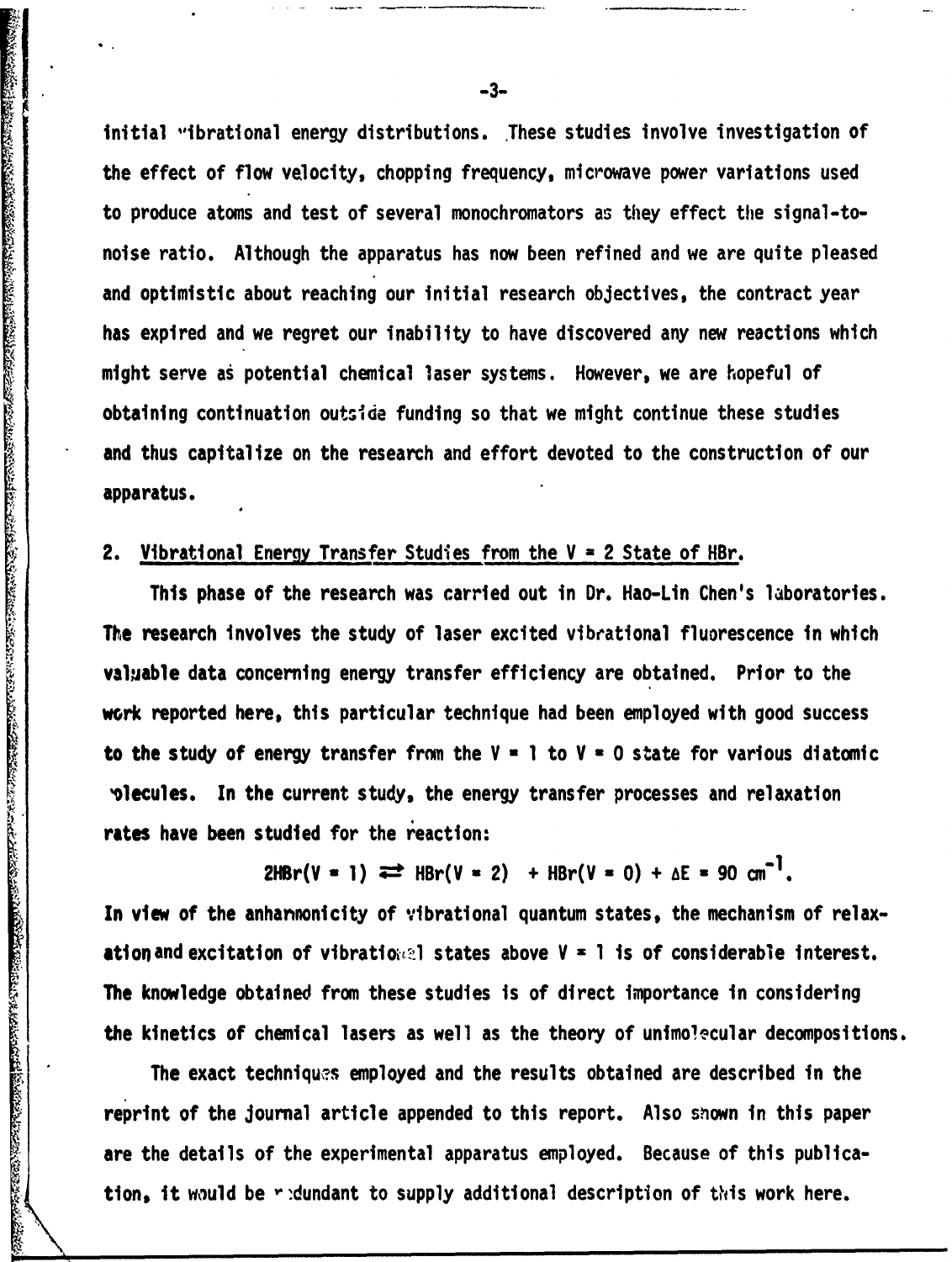It is fair to say that, as a result of this work, our knovledge of the mechanism of vibrational energy transfer has been increased substantially and it is clear that the laser induced fluorescence technique can be employed profitably to investigate energy transfer from vibrational states above  $\mathcal{V} = \mathcal{I}$ . One can anticipate additional valuable work in this area in the years ahead using this particular method.

Publications to Date Resulting from Work on Contract **N00019-72-C-0236 1. B. M. Hopkins and H. L. Chen, Chemical Physics Letters, 17, 500 (1972).** 

Enclosure: Reprint of above publication.

a di seri dan di sebagai di seri dan di seri di seri di seri dan di seri dan di seri dan di seri dan di seri d<br>Caratan di seri di seri di seri di seri di seri di seri di seri di seri di seri di seri di seri di seri di ser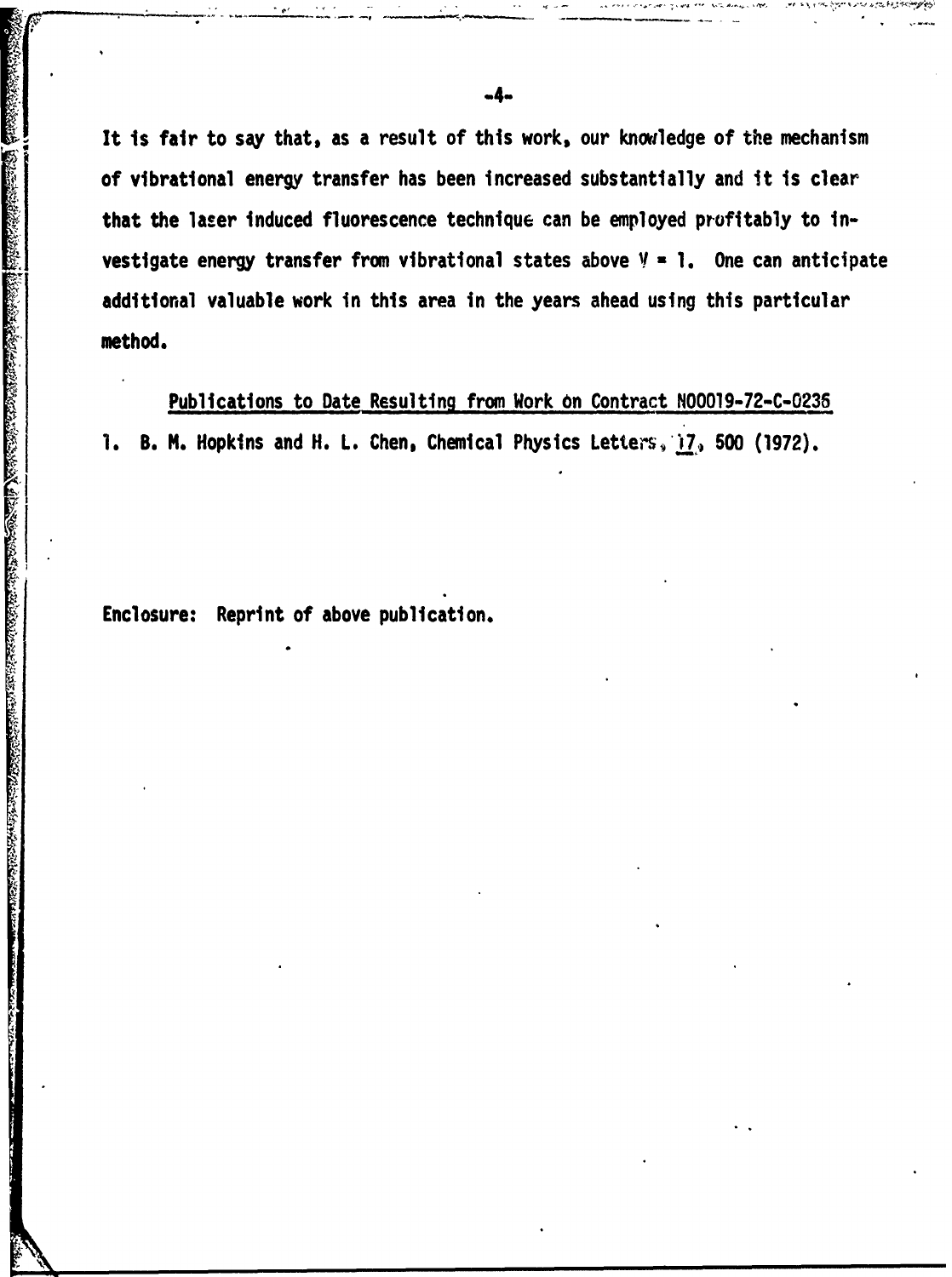'olume 17, number 4

### **CHEMICAL PHYSICS LETTERS**

5

15 December 1972

## VIBRATIONAL EXCITATION AND RELAXATION OF HBr( $V = 2$ ) STATE

Barbara M. HOPKINST and Hao-Lin CHEN

Department of Chemistry, The Catholic University of America, Washington D.C. 20017, USA

Received 14 September 1972

Vibrational fluorescence from the  $V=2$  to the  $V=1$  state is observed following excitation by a pulsed HBr chemical laser. The time dependence of the fluorescence is used to determine the rate of near-resonant vibrati m-to-vibration energy transfer,  $i(i)(V=1) + HRV(T=1) \rightarrow HRV(T=2) + HBV(T=0) + \Delta E = 90 \text{ cm}^{-1}$ . The cross section for this reaction in the exothermic direction at room temperature has been found to be (1.1  $\pm$  0.2)  $\times$  10<sup>16</sup> cm<sup>2</sup>.

### 1. Introduction

Vibrational relaxation rates of vibrationally excited molecules have been studied by the laser excited vibrational fluorescence technique [1]. To date most experiments [2, 3] have concerned energy transfer from the  $V=1$  to  $V=0$  state. Recently using this technique we measured the vibrational relaxation rate of the HCI molecule in its  $V = 2$  state [4]. Here we present a similar study of the HBr molecule.

In this experiment we have observed the building up of the  $V = 2$  state population of the HBr molecule through the rapid  $V \rightarrow V$  energy exchange process,

 $2HB_1(V=1)$   $\neq$  HBr( $V=2$ )  $+$  HBr( $V=0$ )  $+ \Delta E = 90 \text{ cm}^{-1}$ .

The mechanism of the relaxation and the excitation of auharmonic oscillators by this type of single quantum exchange process has been of considerable interest in the past. Knowledge of the rates of relaxation of upper vibrational states cental give useful information concerning the principles of unimolecular decomposition and the kinetics of chemical lasers. The experimental results of our study have been compared with theoretical predictions based on different interaction potentials in order to more fully understand the dynamics of vibrational energy transfer.

† NDEA Predoctoral Feliow.

### 2. Experimental

Laser pulses generated by the reaction

Br + HI -+ HBr + I · +  $\Delta H$  = -16.1 kcal/mole

were used to vibrationally excite molecules in a quartz fluorescence cell. The experimental arrangement is shown in fig. 1. It is quite similar to the set up already described [3]. However in order to populate a significant portion of the HBr molecules in the  $V = 1$  state, the fluorescence cell was put partially inside the laser cavity. In addition to the gold-coated mirror and Ge flat used in previous experiments, a third reflector, another gold-coated mirror, was used to collect the unabsorbed laser beam and send it back to the laser cavity. No significant enhancement in fluorescence intensity was observed for samples containing high concentrations of HBr molecules in the mixture, whereas for mixtures with lower HBr mole fractions, an increase in the fluorescence signal of a factor greater than two was observed.

J

3

d

in

÷

For monitoring the fluorescence intensity, a Ge:Au photoconductor was used. Measurements of  $2 \rightarrow 1$  vibrational fluorescence were screened by a HBr cold cell with atmospheric pressure so that only  $2 \rightarrow 1$  fluorescence signals and some transitions from higher states were seen by the detector. Fluorescence signals from higher states were much weaker in intensity so that only signals from  $2 \rightarrow 1$  transitions were significant. The signals were amplified, displayed on a Tektronix 545 oscilloscope, and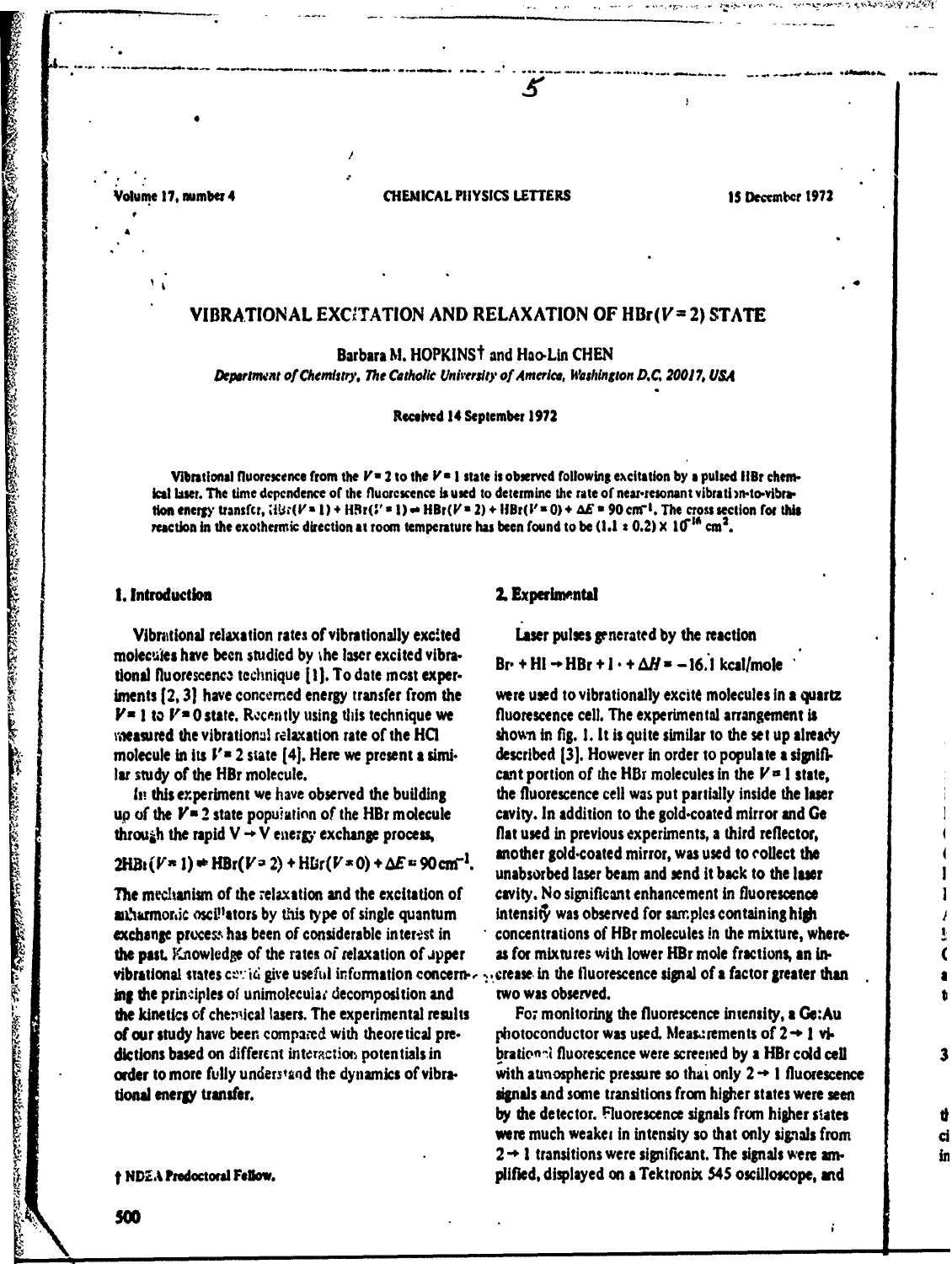

Fig. 1. Hilf lass-excited vibrational fluorescence apparatus for observing  $V = 2$  to  $V = 1$  emissions.

photographed. The overall detection response time was less than 2.5 usec.

Hydrogen bromide of 99.8% specified minimum purity obtained from the Matheson Company was used and purified by degassing and by repeated distillation in a closed vacuum line from traps at  $-120^{\circ}$  to  $-180^{\circ}$ C. **Matheson** research grade gases: He (Ne  $<$  0.2 ppm,  $N_2 < 0.5$ , O<sub>2</sub> < 0.1, Ar < 0.1, H<sub>2</sub> < 1, CH<sub>4</sub> < 0.5,  $CO<sub>2</sub> < 0.5$ ,  $H<sub>2</sub>O < 1$ ) and Ne (He < 50 ppm, N<sub>2</sub> < 1,  $O_2 < 0.1$ ,  $H_2 < 5$ , Ar < 1, CO < 0.5, CH<sub>4</sub> < 0.5,  $H_2O < 1$ ) were used without further purification. **Research grade Kr** (Xe < 25 ppm, N<sub>2</sub> < 25, O<sub>2</sub> < 4, Ar < 4,  $H_2$  < 5, CH<sub>4</sub> < 10,  $H_2O$  < 1) was frozen in liquid  $N_2$  and pumped in order to remove possible CH<sub>e</sub> contamination, Measurements were carried out at a total gas pressure between 40 and 80 torr. The cell temperature was  $23 \pm 3^{\circ}C$ .

### 3. Kinetic scheme

ence

1999年,1999年19月19日, 1999年19月20日, 1999年19月19日, 1999年19月19日, 1999年19月19日, 1999年19月19日, 1999年19月19日, 1999年19月19日,

Following excitation by the HBr chemical laser, there are five possible rate processes governing the excitation and relaxation of the  $V = 2$  and the  $V = 1$  states in HBr-M gaseous mixtures:

$$
HBr(V=1) + HBr(V=1) \sum_{k_0}^{k_0} HBr(V=2)
$$
  
+ HBr(V=0) +  $\Delta E$  = 90 cm<sup>-1</sup>, (1)

$$
HBr(V=1) + HBr(V=0) \xrightarrow{k+m0} \text{RBE}-HBr(V=0)
$$

$$
+\Delta E = 2559 \text{ cm}^{-1}, \tag{2}
$$

$$
HBr(V=1) + M \xrightarrow{R_1 \to 0} HBr(V=0)
$$
  
 
$$
\div M + \Delta E = 2559 \text{ cm}^{-1}.
$$
 (3)

 $HBr(V=2) + HBr(V=0)$   $^{K}HBr-HBr$   $HBr(V=1)$ 

$$
+ HBr(V = 0) * \Delta E = 2469 \text{ cm}^{-1}, \qquad (4)
$$

50

$$
HBr(V=2) + M \xrightarrow{k_{HBE-M}^{2 \to 1}} HBr(V=1)
$$
  
+ M + \Delta E = 2469 cm<sup>-1</sup>.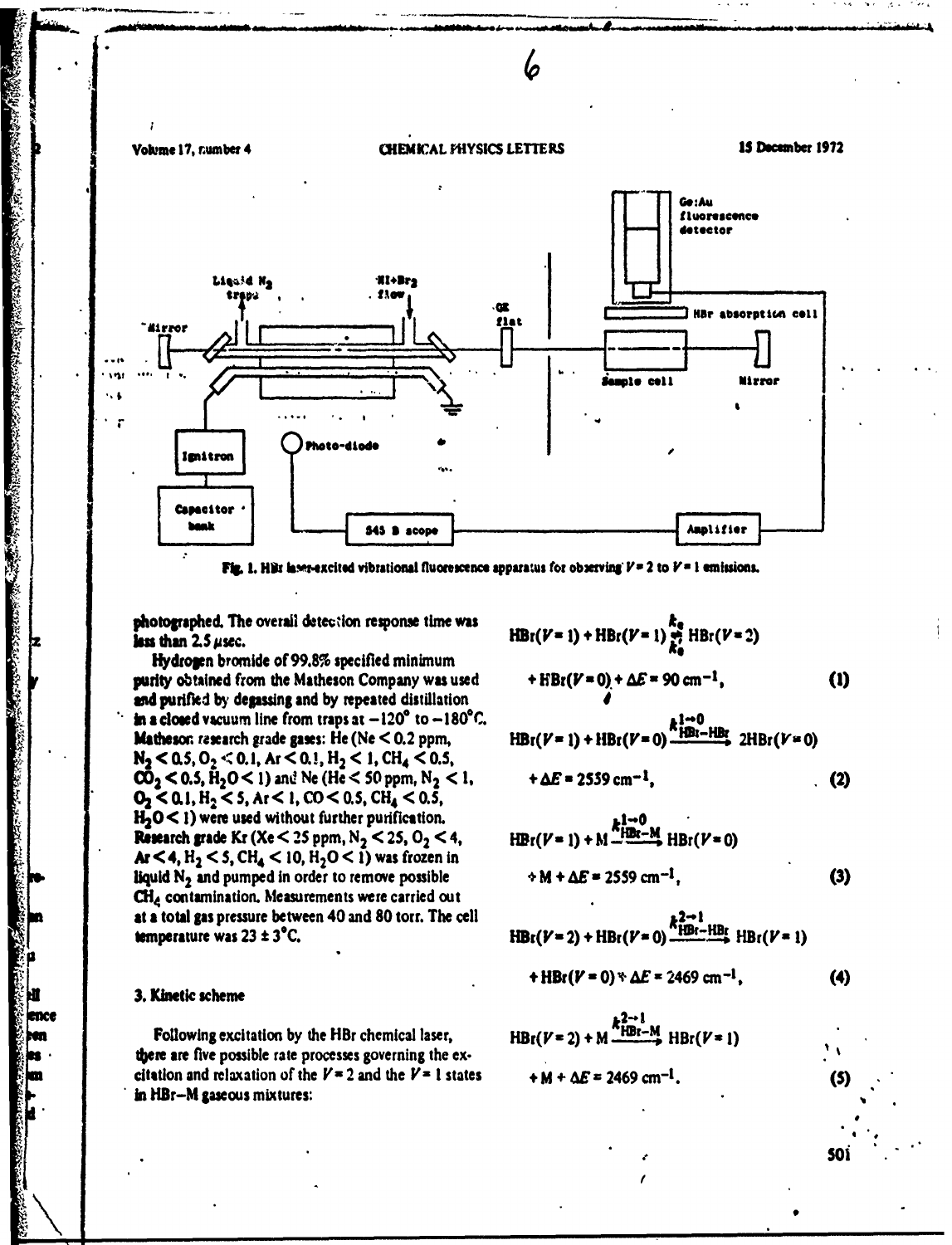## Volme **17.** number 4 **CEMICAL PHYSICS LETTERS IS** December **<sup>1972</sup>**

**The Boltzman factor**  $k_e/k_e^* = \exp(\Delta E/kT) = 1.55$  **4. Results** relates the rate constants for vibrational energy **ex**change. Deactivation is due only to collisions since the . When  $HBr(V=1)$  molecules are produced in the  $\cdot$  radiative lifetimes for both the  $V=1$  and the  $V=2$  mixture by absorption of a laser pulse, vibrational radiative lifetimes for both the  $V=1$  and the  $V=2$  mixture by absorption of a laser pulse, vibrational states are relatively long compared with the measured energy is rapidly exchanged between the HBr( $V=1$ ) states are relatively long compared with the measured relaxation times so that these radiative processes are molecules according to **eq. (1).** Since the backward useibe. reaction is **90 cm- I** exothermic. energy is shuffled

 $\mathbf{y}$ , the differential equations for the time rate of chan-<br> **ee** of **x** and of **v** are:

$$
\hat{y} = a_1 x^2 - b_1 y,\tag{6}
$$

$$
\dot{x} = -a_2x^2 + b_2y - c_2x, \qquad (7)
$$
 is reached. After this rapid rise of  $\text{HR}(V = 2)$  the cycle

$$
e_1 = k_0. \tag{8}
$$

$$
b_1 = k'_e \text{ [HBr]} + k_{\text{jBtr-1lBr}}^{2 \to 1} \text{ [HBr]} + k_{\text{jBtr-1l}}^{2 \to 1} \text{ [M]}, \quad (9)
$$

$$
a_2 = 2a_1, \t\t(10)
$$

$$
b_2 = k'_e \text{ [HBr]} + b_1, \tag{11}
$$

$$
c_2 = k_{\text{HBr-HBr}}^{1 \to 0} \text{ [HBr]} + k_{\text{HBr-M}}^{1 \to 0} \text{ [M]}, \tag{12}
$$

**where** the brackets denote **as** concentrations. It **is ex.** tremely difficult to solve these simultaneous nonlinear **LASLANGER** LASER SCATTER differential equations. Their solution has been previous. **LETT** 1998 **ly** explained for the *HCI(Va* 2) system. Following the **some** aruments **as ref. [41,** one finds

$$
y = \{x_0^2/(0.65 \text{ [HBr]} + 4x_0)\}
$$

$$
\mathsf{X} \{1-\exp[-0.65k_{\epsilon}([HBr]+6.15x_0)t]\}.
$$
 (13)

Since  $x_0 \le 0.05$  [HBr] and  $y \le x$  eq. (13) can be  $\qquad \qquad \text{ABr}$  (V  $\qquad \text{B} \rightarrow 0$ written as

$$
y = \{1.55x^2/[HBr]\} \{1 - \exp(-0.65k_{\rm e}[HBr]t)\}\ (14)
$$

$$
x = x_0 \exp \{-(k_{\text{HB1}-\text{HB2}}^{\text{1}\to0} \text{ [HB1]} + k_{\text{HB2}-\text{M}}^{\text{1}\to0} \text{ [M] } )t\}. (15)
$$

Therefore, the solution for the time dependent differs  $\boldsymbol{\alpha}$ tial equation for  $HBr(V=2)$  has the form

$$
y = \{1.55x_0^2/[HBr]\}\{1 - \exp(-0.65k_e[HBr]\})\}
$$

$$
\mathsf{K} \exp \{-2(k_{\text{HBr}-\text{HBr}}^{\text{1}\to \text{0}}[{\text{HBr}}] + k_{\text{HBr}-\text{M}}^{\text{1}\to \text{0}}[{\text{M}}])t\}. (16)
$$

**than 20%.**<br>*than 20%.* 

Representing HBr( $V = 1$ ) by x and HBr( $V = 2$ ) by from HBr( $V = 1$ ) to the  $(V = 2)$  state until the final

**-\*a** 6 **1.55** (HBr(Va 1)12/(HBr(V **- 0)] (17) f**

 $\frac{1}{2}$   $\frac{1}{2}$   $\frac{1}{2}$   $\frac{1}{2}$   $\frac{1}{2}$   $\frac{1}{2}$   $\frac{1}{2}$  is reached. After this rapid rise of HBr(V=2), the sys-<br>with  $\frac{1}{2}$   $\frac{1}{2}$   $\frac{1}{2}$   $\frac{1}{2}$   $\frac{1}{2}$   $\frac{1}{2}$   $\frac{1}{2}$   $\frac{1}{2}$   $\frac{1}{2}$  **<sup>91</sup>a ke, (8)** relaxation processes (such **as eq.** (2) through eq. **(5)). sl**  $A$  typical  $2 \rightarrow 1$  fluorescence signal with 48.4 torr of **a HBr/Ne mixture with mole fraction of HBr as 1.78 X (10) 10- 3 In** the **cell** is shown in **fig.** 2. The fluorescence 2 Intensity Increases Initially, then decreases slowly to **et b**<br>**zero.** The rapid rise can be interpreted by eq. (14). The **H b** bslow decay is a simple exponential. The best values of **kl** \_ **HIk** [HBr) **+ ,t-0 [MI,** (12) the fast and slow relaxation times are given In table **1.** The rate constant for transfer of a quantum from one  $HBr(V = 1)$  molecule to another for populating the



**Fig. 2.**  $V = 2$  to  $V = 1$  vibiational fluorescence from a HBr-Ne<br>mixture. The rapid rise after the laser pulse is due to the V $\rightarrow$ V **fully energy** transfer process described in eq. (1) in text. The slow **energy** transfer process described in eq. (1) in text. The slow and  $\frac{1}{2}$  HBr decay is mainly due to the deactivation of  $V = 1$  state of the **position** V→V energy-exchange-equilibrated system. The sample pressure **interest in a** due **Eq.** (16) may overestimate the rate constant  $k_e$  by less is 48.4 torr with  $[HBr] = 1.78 \times 10^{-3}$ ,  $[Ne] = 0.9982$  and  $\tau_{\text{lim}}$ 

æ۲W

i

t,

502

ON THE CONTRACT OF THE CONTRACT OF THE CONTRACT OF THE CONTRACT OF THE CONTRACT OF THE CONTRACT OF THE CONTRACT OF THE CONTRACT OF THE CONTRACT OF THE CONTRACT OF THE CONTRACT OF THE CONTRACT OF THE CONTRACT OF THE CONTRAC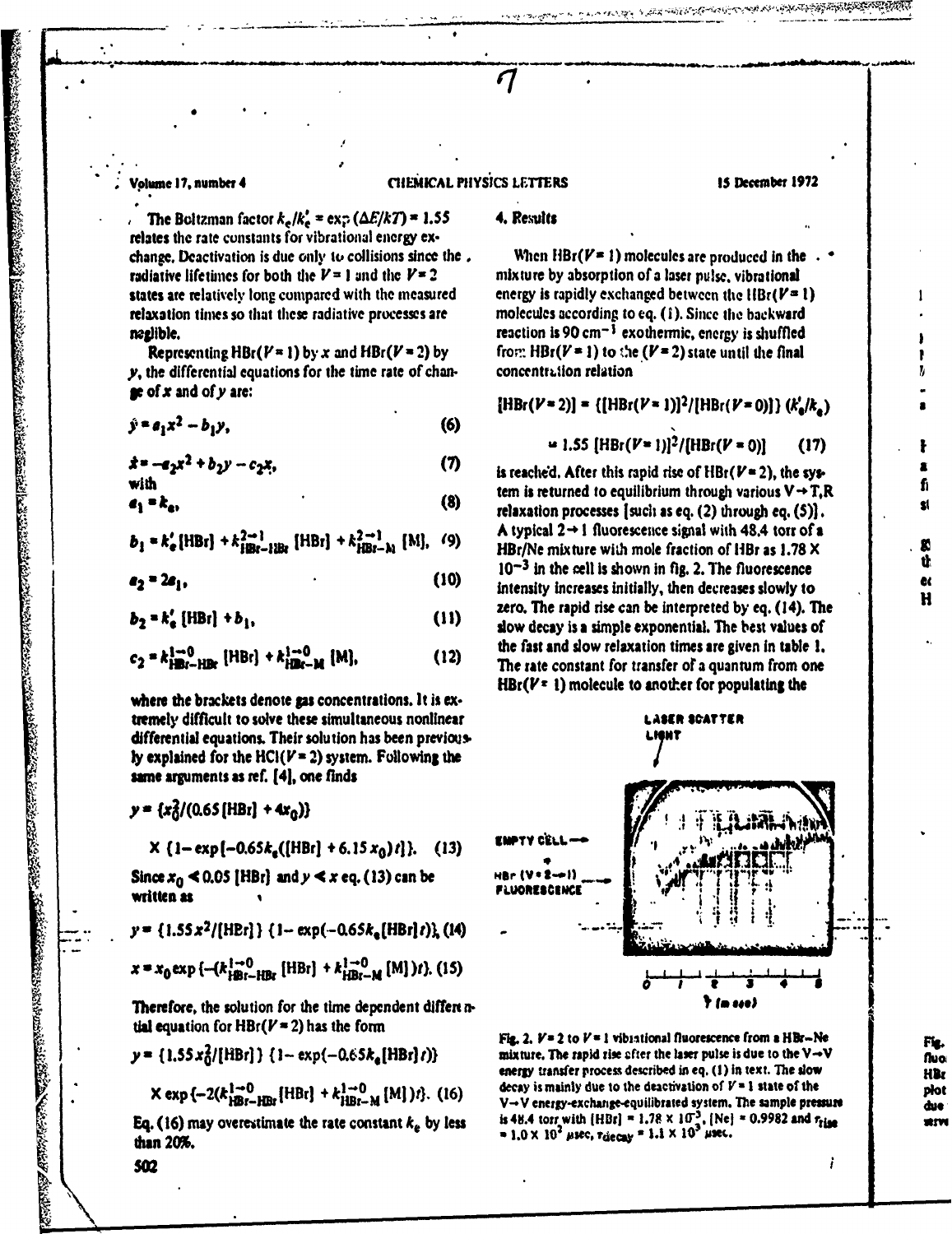Volume 17, number 4

ķ.

ことますからいいのですから、これには、これにもいいます

**Bash College** 

**Controller** 

**CONTRACTOR SECTION AND CONTRACTOR SECTIONS AND ACTIONS AND ACTIONS AND ACTIONS AND ACTIONS AND ACTIONS AND ACTIONS AND ACTIONS AND ACTIONS AND ACTIONS AND ACTIONS AND ACTIONS AND ACTIONS AND ACTIONS AND ACTIONS AND ACTION** 

あることのは

**Contract** 

**Kal** 

**Bandar** 

### **CHEMICAL PHYSICS LETTERS**

15 December 1972

| M  |                       |        | <b>Vibrational relaxation rates in HBr mixtures</b><br>$(r_{\text{rise}})^{-1}$<br>$u_{\text{decay}}$ <sup>1</sup> |                         | $k_a$ a)                        |
|----|-----------------------|--------|--------------------------------------------------------------------------------------------------------------------|-------------------------|---------------------------------|
|    | $x_{\rm HBr}$         | Äм     | $(sec^{-1} torr^{-1})$                                                                                             | $(\sec^{-1} \cot^{-1})$ | $(\sec^{-1} \text{ torr}^{-1})$ |
| He | $1.16 \times 10^{-3}$ | 0,9988 | $113 \pm 20$                                                                                                       | $17.3 \pm 2.0$          | $(1.43 \pm 0.25) \times 10^5$   |
| No | $1.78 \times 10^{-3}$ | 0.9982 | $217 \pm 30$                                                                                                       | $18.3 \pm 2.0$          | $(1.54 \pm 0.21) \times 10^5$   |
| Kr | $1.57 \times 10^{-3}$ | 0.9984 | $165 \pm 30$                                                                                                       | $4.1 \pm 1.0$           | $(1.49 \pm 0.27) \times 10^5$   |

Table 1

 $\sim$  <sup>a)</sup> Calculated by eq. (13) in text.  $m_{11} \sim 2m$ 

HBr( $V=2$ ) state is  $k_e = (1.47 \pm 0.30) \times 10^5 \text{ sec}^{-1} \text{ torr}^{-1}$ and the rate constant for endothermic energy transfer from the HBr( $V=2$ ) state to form two HBr( $V=1$ ) states is  $k'_a = (0.95 \pm 0.19) \times 10^5$  sec<sup>-1</sup> torr<sup>-1</sup>. .

 $\sum_{i=1}^{n} \frac{1}{2} \left( \frac{1}{2} \right)^{n} \left( \frac{1}{2} \right)^{n} \left( \frac{1}{2} \right)^{n} \left( \frac{1}{2} \right)^{n} \left( \frac{1}{2} \right)^{n} \left( \frac{1}{2} \right)^{n} \left( \frac{1}{2} \right)^{n} \left( \frac{1}{2} \right)^{n}$ 

**Depopulation of the (** $V = 1$ **) state of the V**  $\rightarrow$  **V ener**gy-exchange-equilibrated system and depopulation of the  $V=2$  state by  $V \rightarrow T$ , R relaxation processes like eq. (4) and eq. (5) contribute to the slow decay of  $HBr(V=2 \rightarrow V=1)$  fluorescence.



Fig. 3. Observed  $V = 2$  to  $V = 1$  and  $V = 1$  to  $V = 0$  vibrational fluorescence decay rates for !iBr-Kr mixtures as a function of **HBr mole fraction.** Note that the slope and intercepts for  $2 \rightarrow 1$ plot can be reproduced by doubling the  $1 \rightarrow 0$  values. However, due to the possible impurities involved, the intercepts may only seve as the lower limits for PrHBr-Kr value.

The number of  $HBr(V=2)$  molecules populated by this technique is a very small fraction of the  $V=1$ state molecules so that one could approximate the relaxation of the HBr( $V = 2$ ) state as

$$
[HBr(V=2)] = \frac{1.55 [HBr(V=1)]_{t=0}^2}{[HBr]}
$$
 (18)

X exp {-2( $k_{\text{HBr}-\text{HBr}}$ [HBr] +  $k_{\text{HBr}-\text{M}}$  [M]) $t$ }.

Direct comparison on semi log plots between  $2 \rightarrow 1$  and the square of  $1 \rightarrow 0$  signals, shows that the decay of  $2 \rightarrow 1$ fluorescence is equal to that of the square of the  $1 \rightarrow 0$ signals. In fig. 3 observed fluorescence decay rates for HBr-Kr mixtures are plotted as functions of HBr mole fractions. The intercept for the  $2 \rightarrow 1$  plot is equal to twice that of the  $1 \rightarrow 0$  plot. The same relations are found for both HBr-Ne and HBr-He mixtures. We therefore conclude that reactions one through five are the major processes involved in the decay of the HBr  $(V=2)$  state.

### 5. Discussion

Various theoretical approaches  $[5-8]$  have been developed to calculate the probability of  $V \rightarrow V$  transfer between molecules. Two types of intermolecular forces contribute to the intermolecular potentials used in these predictions. They are (1) short range repulsive forces and (2) long range attractive forces. The short range SSH theory [5] predicts a probability of  $6 \times 10^{-3}$  for the process

 $HBr(V=1) + HBr(V=1) \neq HBr(V=2)$ + HBr( $V = 0$ ) +  $\Delta E = 90$  cm<sup>-1</sup>.